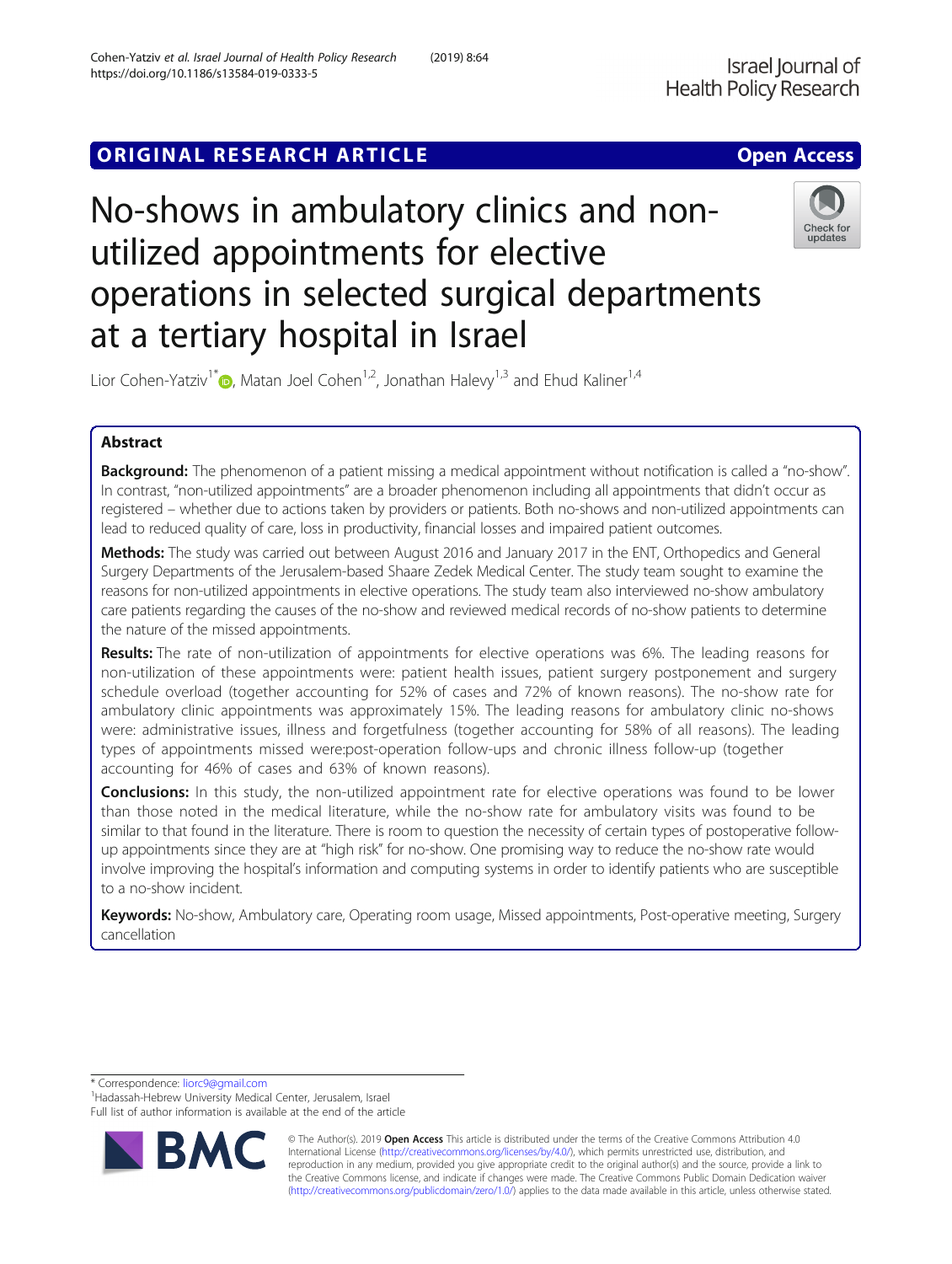#### Background

An event during which a patient does not arrive for a scheduled appointment is defined as a "no-show". This phenomenon is common in primary and secondary care [[1\]](#page-6-0) and can be seen in a variety of population groups [\[2](#page-6-0)]. No-show events have been shown to be associated with poor results in the treatment of both sporadic medical appointments, and in cases of chronic disease management [[3\]](#page-6-0).

It is estimated that between 10 and 30% of scheduled hospital medical ambulatory appointments end-up as no-show events [\[4](#page-6-0)], and this rate could even reach 50% in primary care  $[5]$  $[5]$  $[5]$ . It appears that only a small percentage of patients (between 10 and 20%) is responsible for a significant proportion of the no-show events - approximately 30 to 40% of them [\[2](#page-6-0)].

No-show events can compromise patient health; for example, they can be a missed opportunity for medical diagnosis [[3](#page-6-0)]. A high incidence of no-show events reduces the availability of appointments and increases the waiting time for appointments [[2\]](#page-6-0). Consequently, many other patients who are waiting for an appointment may become displeased and in some cases the quality of their care could be adversely affected.

No-shows can also be costly. In a nationwide study in Britain, the cost of no-show events during 2004 was estimated at £790 million  $[6]$  $[6]$ , which constitutes 1% of national health expenditures in the UK in that year [\[7](#page-6-0)].

In contrast, non-utilized appointments are a broader phenomenon than "no shows". They include all appointments that did not occur as registered, whether due to patient or provider actions. They include both no-show events and other events in which planned appointments did not take place and resources were left un-utilized. The latter included cases in which the hospital reassigned the operating room slot to another surgeon, the patient was not fit to undergo surgery after all, or the surgery schedule was too busy for the elective surgery to take place.

The study team sought to assess and characterize the no-show events in ambulatory clinics and the nonutilized appointments for elective operations in a public hospital in Israel.

### Methods

The study was carried out between August 2016 and January 2017 in the ENT, Orthopedics and General Surgery Departments of the Jerusalem-based Shaare Zedek Medical Center (SZMC). These high-volume departments receive approximately 358,000 outpatient visits annually and operate on roughly 10,000 patients annually. The study team examined no-shows in the outpatient clinics and non-utilized appointments in the operating theater.

The first phase was conducted in the orthopedics and ENT services, both operating room and ambulatory care. The second phase included ambulatory care only in general surgery, ENT and orthopedics services.

The study was conducted using the hospital's database in order to retrieve information regarding all visits and operations that were scheduled to occur in the six months between August 2016 and January 2017. The events categorized as no-shows were those outpatient appointments to which patients did not arrive as scheduled, leaving the appointment slot empty at the hospital's outpatient clinics. The events categorized as non-utilized involved patients who were registered in the surgery schedule on a particular morning, but whose procedures did not take place on that particular day.

In the operating rooms, the documentation of the causes of non-utilized appointments cases was recorded at the end of each workday by staff. The study team collected these reports for analysis.

For missed ambulatory care visits, we contacted noshow patients chronologically and sequentially until 50 patients replied (25 in each clinic) by telephone. Responders were first asked their reason for not arriving at their scheduled appointments and they were then asked additional questions relating to their medical concerns, method of arrival, reminder status and level of satisfaction with the service [\(Appendix\)](#page-6-0).

In the second phase, we reviewed a complete working week in Orthopedics, ENT and General Surgery ambulatory clinics, to asses all missed scheduled appointments and determined the type of no-show appointments according to the summary of each patients' medical file.

It's important to note, that there is no overbooking policy at the hospital's ambulatory care clinics.

#### Results

#### Operating rooms

Following the examination of data in the operating rooms between the months of August and December 2016, the following results were found: Overall 3821 elective operations (all specialties) were scheduled to take place in the operating rooms. A total of 3608 elective surgical operations were performed, while 213 procedures (6%) that appeared in the morning schedule plan were not performed.

A total of 516 elective surgical procedures were planned in the ENT department, and 551 were planned in the Orthopedic department, of which 30 (6%) and 56 (10%) procedures did not take place (respectively). Cancelation causes are presented in Table [1](#page-2-0).

Most frequently, there was no documentation for the reason of surgery cancellation. Of the reasons that were documented, the most common reasons were patient last-minute postponement (14%) and patient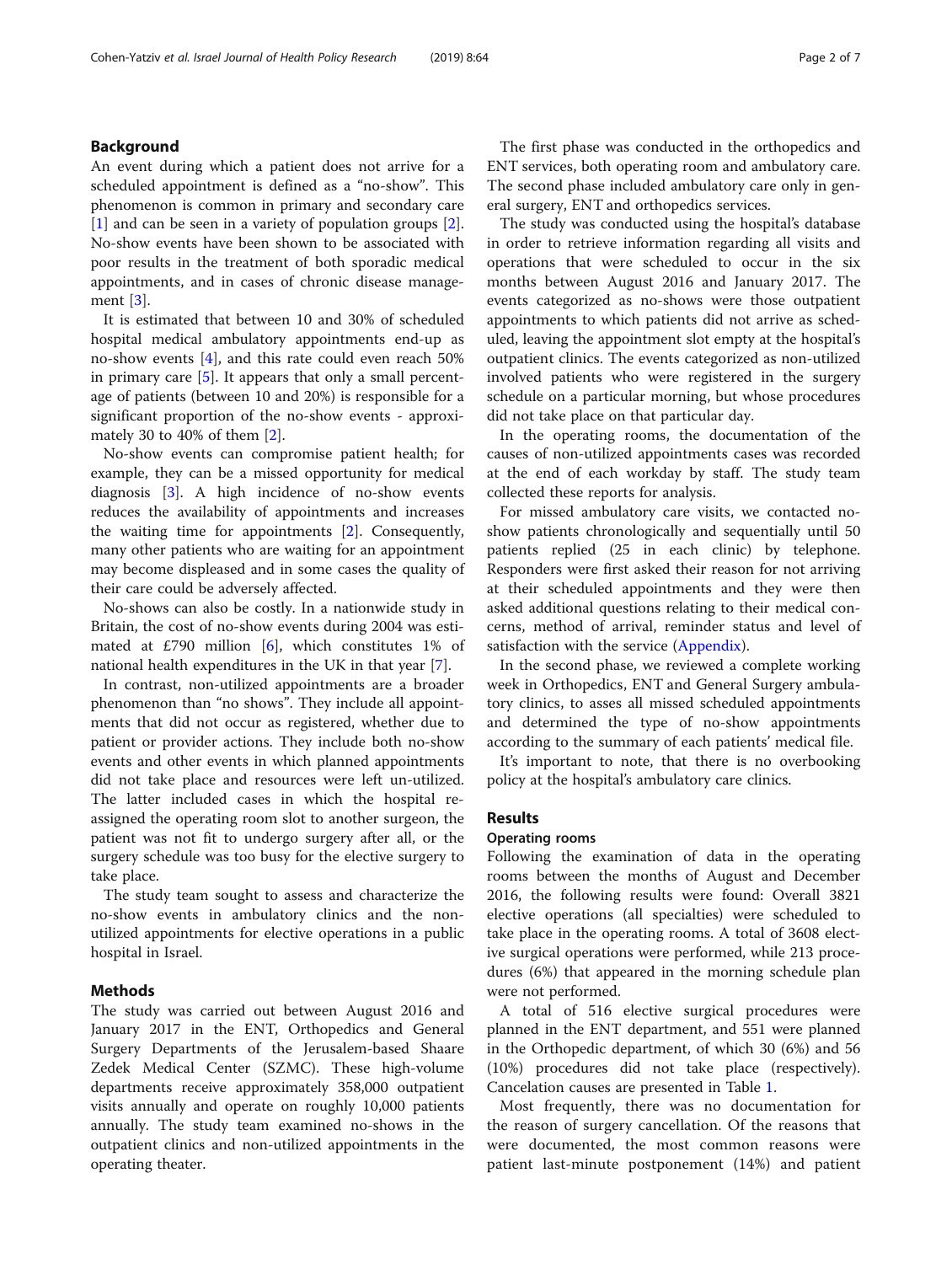|                                                      | Orthopedics | <b>ENT</b> | All Operations |
|------------------------------------------------------|-------------|------------|----------------|
| Scheduled                                            | 551         | 516        | 3821           |
| Performed                                            | 495 (90%)   | 486 (94%)  | 3608 (94%)     |
| Reason for cancelation                               |             |            |                |
| Unknown reason                                       | 16 (28%)    | 6(20%)     | 62 (29%)       |
| Patient postponed                                    | 13 (23%)    | 4 (13%)    | 29 (14%)       |
| Emergency surgery                                    | 6 (11%)     |            | 12 (6%)        |
| An operation that extended for longer than planned   | 4 (7%)      |            | 6(3%)          |
| Patient medical problems                             | 4(7%)       | 10 (33%)   | 33 (16%)       |
| Lack of medical equipment                            | 2(4%)       |            |                |
| Patient did not arrive at surgery and did not notify | 2(4%)       | 4 (13%)    | 11 (5%)        |
| Incorrect summons due to an administrative error     | 2(4%)       |            | 4(2%)          |
| Doctor cancelled appointment permanently             | 2(4%)       | 2(7%)      | 10 (5%)        |
| Patient did not fast                                 | 2(4%)       |            |                |
| Doctor postponed the appointment date                | 2(4%)       |            | 4(2%)          |
| Schedule was too busy                                | 1(2%)       | $3(10\%)$  | 28 (13%)       |
| Patient cancelled appointment permanently            |             | 1(3%)      |                |
| Other reasons                                        |             |            | 10 (5%)        |
| No approval for surgery                              |             |            | 4(2%)          |
| Total                                                | 56          | 30         | 213            |

<span id="page-2-0"></span>Table 1 Causes of non-utilized surgical procedure appointments

medical issues (16%) that prevented them from undergoing surgery.

#### Ambulatory care clinics

In the ENT department, we examined the data regarding appointments that were scheduled between November 29th and December 7th, 2016. A total of 423 appointments were scheduled, 360 appointments took place on the scheduled date, and 63 patients did not reach the scheduled appointment (15%).

In order to reach 25 responses, we contacted by phone the first 47 listed patients in chronological order; 18 patients did not answer our phone calls and four did not agree to participate.

In the orthopedics department, we examined the data regarding appointments that were scheduled between December 1st and 7th, 2016. A total of 565 appointments were scheduled, 476 appointments took place on the scheduled date and 91 patients did not reach the scheduled appointment (16%). In order to reach 25 responses, we contacted by phone the first 68 listed patients in chronological order; 33 patients did not answer our phone calls and 10 did not agree to participate.

The overall main reason given by patients for nonutilized appointments in ENT and orthopedics departments was administrative issues (26%), one of which was that patients who actually arrive at the appointment but were registered as no-shows. The second most common reason was that the patient forgot the appointment (18%). Also notable is that in the orthopedics department almost a third of the patients did not arrive at their appointment due to acute illness that prevented them from arriving (Table [2](#page-3-0)).

Table [3](#page-3-0) describes the types of missed appointments as they appear in the patients' medical records. The two common types of appointments missed in both departments, were medical follow-up (44%) and post-operation follow-up (42%).

#### Patient questionnaire

After information regarding the type of appointment and the cause for non-arrival were extracted from clinic records, patients were asked to answer the questionnaire ([Appendix\)](#page-6-0). Not all patients agreed to answer all of the questions in the questionnaire; the compliance rate varied according to the different question asked and ranged between 26% (13 patients) and 100% (all 50 patients).

A summary of the responses of the patients who answered the remaining questions are described as follows.

There were 17/43 patients (39%), five ENT patients (25%) and 12 (52%) orthopedics patients, that were concerned that their medical problem for which they had their appointment would recur.

Out of 50 patients who replied to the question – "did you find a solution to your medical issue", 26% stated that they had found a medical solution in another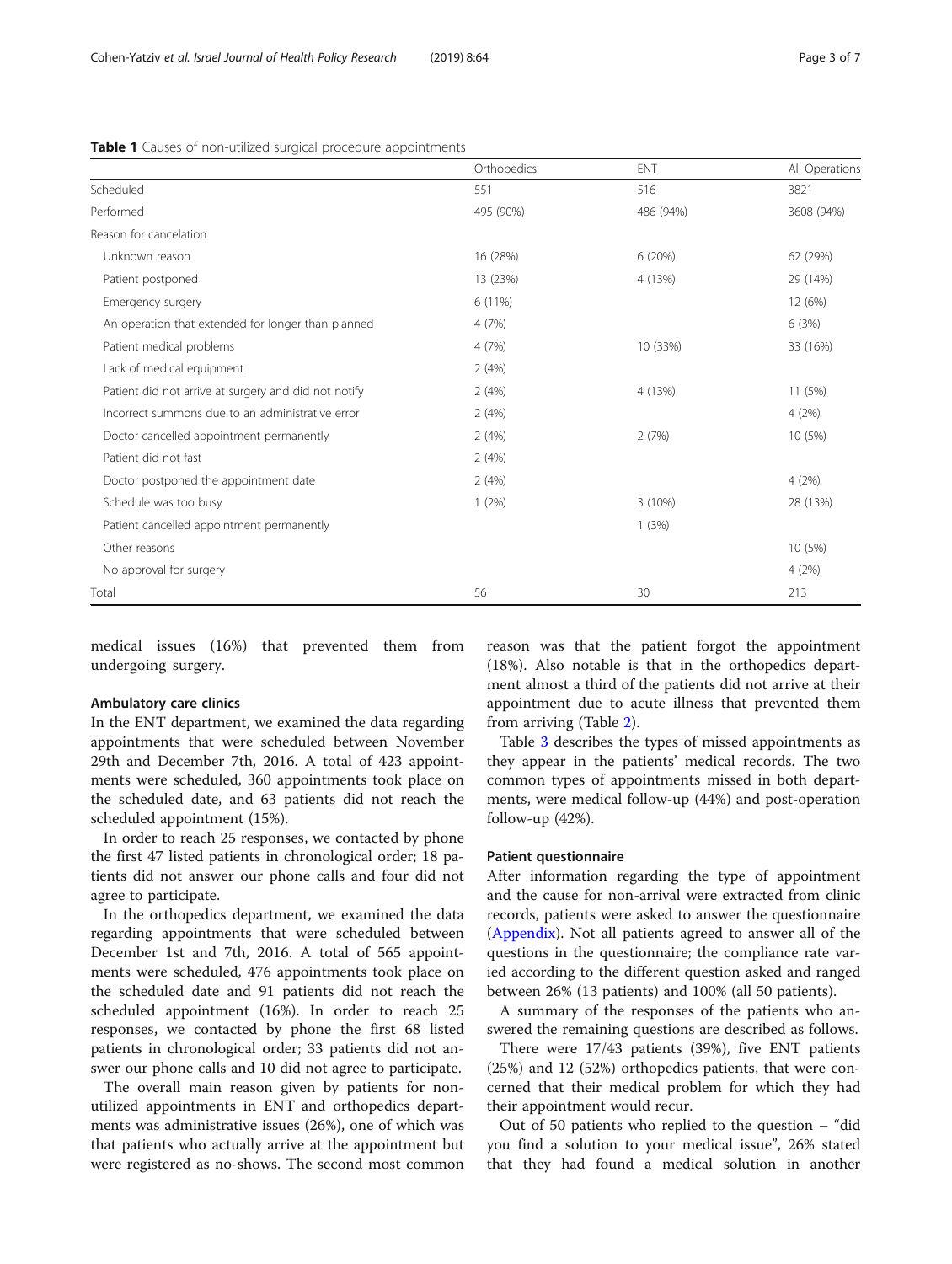<span id="page-3-0"></span>Table 2 Causes of ambulatory care No-shows on telephone survey

|                                    |         | ENT $n = 25$ Orthopedics $n = 25$ |
|------------------------------------|---------|-----------------------------------|
| Administrative problems            | 7(28%)  | 6(24%)                            |
| Forgot to attend                   | 5 (20%) | 4 (16%)                           |
| No longer needs appointment        | 4 (16%) | 2(8%)                             |
| Cancelled appointment              | 3(12%)  |                                   |
| Sudden constraint                  | 2(8%)   | 1(4%)                             |
| Did not receive quarantee from HMO | 1 (4%)  | 2(8%)                             |
| Tardiness                          | 1 (4%)  | 1(4%)                             |
| Parking                            | 1(4%)   |                                   |
| Illness of a relative              | 1(4%)   |                                   |
| Illness                            |         | 7(28%)                            |
| Doctor did not arrive              |         | $1(4\%)$                          |
| Religious festival                 |         | 1 (4%)                            |

\* Administrative problems: An appointment was made at the wrong clinic, problems with registration in the hospital registry (a patient arrived and the system registered that he/she did not arrive, a patient received a phone call from the hospital about cancelling the appointment and instead registered that the patient did not arrive), the patient arrived but without the appropriate referral, the patient arrived without the appropriate tests, the patient was told that the appointment was scheduled without his/her prior knowledge, the patient arrived for the scheduled appointment but was referred to a private medical clinic

\* No longer needs an appointment – the patient managed to find another solution for his/her medical issue and did not call to cancel the original appointment

\* Cancelled appointment – the patient called to cancel the appointment but it registered as a No-show in the system

\* Tardiness - the patient was late for the appointment and was not seen by anyone in the clinic

location. Among them, 46% had found a solution in another clinic / with another doctor at SZMC. The rest, 54% found a solution in other clinics/hospitals, other than SZMC.

Out of 36 patients who replied to the question regarding the method of arrival, 64% arrived with their private vehicle, and the other 36% arrived via public transportation. Out of 34 patients who provided information about need of an escort, 53% stated they needed to be escorted while visiting the clinic. The majority (62%) of Orthopedics patients were in no need for an escort.

Out of 50 patients who replied to the question – "Did you receive a reminder for your appointment?", 34% stated that they received a reminder for the appointment, 22% stated that they did not receive a reminder

Table 3 Type of No-show appointments

|                          | <b>FNT</b> | Orthopedics | Total    |
|--------------------------|------------|-------------|----------|
| Follow up medical care   | 9(36%)     | 13 (52%)    | 22 (44%) |
| Post-Operation Follow up | 12 (48%)   | 9(36%)      | 21 (42%) |
| Pre-Operation            | 3(12%)     | 3(12%)      | 6(12%)   |
| <b>Biopsy</b>            | 1(4%)      |             | 1(2%)    |
| Total                    | 25         | 25          | 50       |

for the appointment, and 44% didn't remember whether or not they received a reminder.

Out of 50 patients - 10% stated that they had never visited the clinic nor the hospital before.

Finally, out of 39 patients that replied the question - 77% stated they would recommend treatment at SZMC to a friend/family member.

While giving the opportunity for further comments, a sporadic number of patients mentioned that they had attempted to inform the clinic in advance that they were missing their scheduled appointments, but they did not succeed. The main reasons given for this were: inadequate automated call-back services, the lack of an answer service at a specific clinic with an option of automatic rescheduling, and lastly, the lack of a customer service representative to cancel or postpone the appointment.

#### Analysis of patient files for no-show clinic appointments

In the second phase of the study we examined the patient files in general surgery, orthopedics and ENT.

In the general surgery clinic, 415 appointments were scheduled to take place during the week of January 1st to 7th, 2017. However only 338 appointments took place and 77 patients (19%) did not arrive for their scheduled appointments. Patients records were reviewed for all no shows.

In the orthopedic clinic, 566 appointments were scheduled to take place during the week of December 7th to 14th, 2016, but only 462 appointments took place. One hundred four patients (18%) did not arrive for their scheduled appointments and patient records were reviewed for 70 of these patients.

In the ENT clinic, 367 appointments were scheduled to take place during the week of December 7th to 14th, 2016, but only 313 appointments took place. Fifty four patients (15%) did not arrive for their scheduled appointments. Records were reviewed for all 54 of them.

The distribution of the type of appointment, as documented in the medical records, is presented in Table [4](#page-4-0). For many of the appointment, the type of appointment could not be determined from medical records. Among the appointments with a clear purpose, the most common appointments missed were post-operation followup.

### **Discussion**

Our study results indicated that in SZMC, the extent of non-utilized appointments is lower than reported in the literature on operating rooms (6%).

The rate of no-show phenomenon in the clinics is similar to that reported in the literature (15 to 19%) [\[8](#page-6-0), [9\]](#page-6-0).

Some interviewed patients revealed that the process of cancelling an appointment by the patient was difficult and sometimes generated a no-show case because the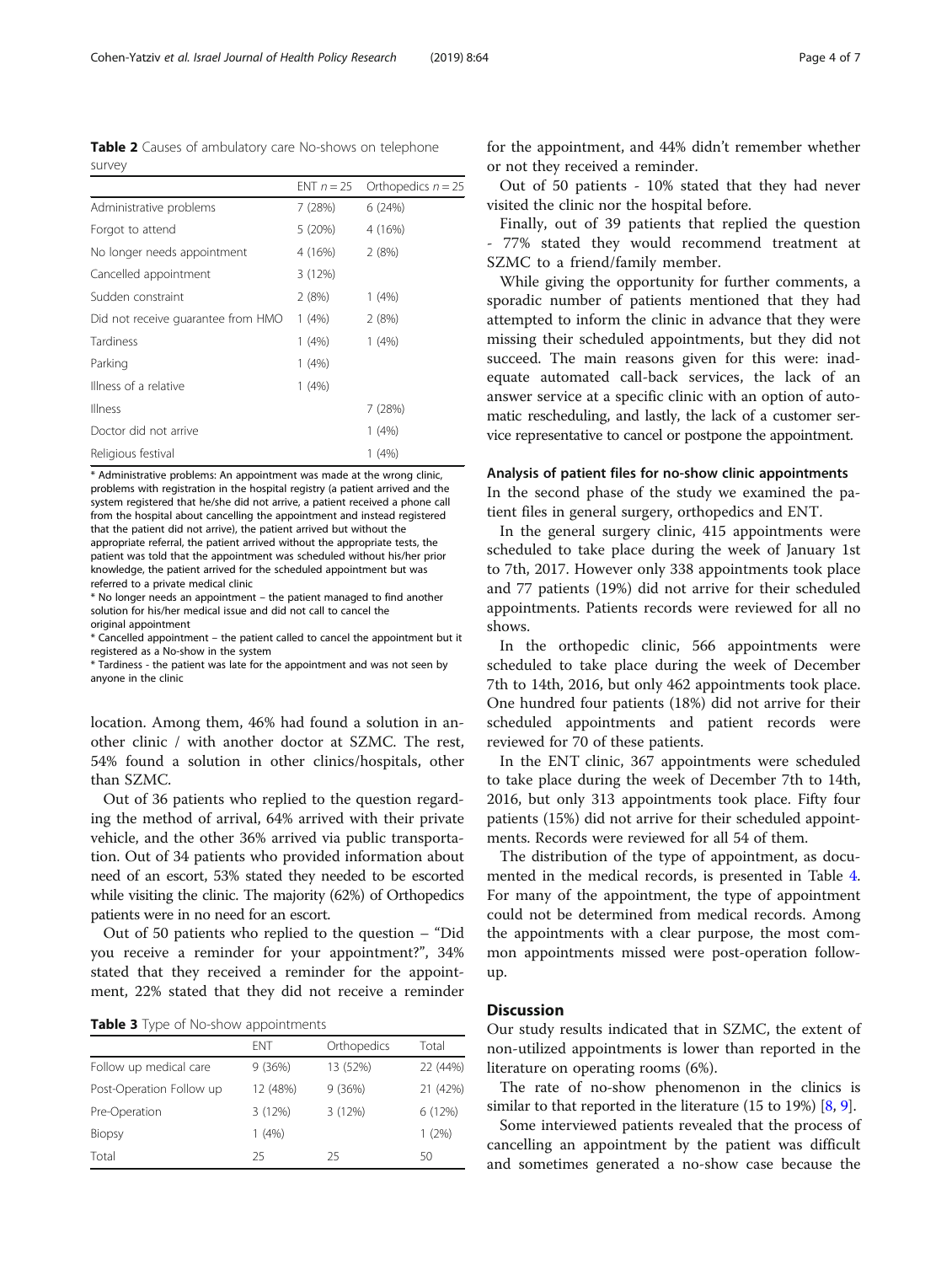|                                                      | <b>ENT</b> | Orthopedics | General Surgery |
|------------------------------------------------------|------------|-------------|-----------------|
| Unknown reason                                       | 21 (39%)   | 16(23%)     | 18 (23%)        |
| Follow up of chronic condition                       | 8 (15%)    | 18(26%)     | 15 (19%)        |
| Pre-surgery                                          | 3(5%)      | 8 (11%)     | 9(12%)          |
| Visit after hospitalization                          | 5 (9%)     | $1(1\%)$    | 4 (5%)          |
| Review after injury                                  | $1(2\%)$   | 4(6%)       |                 |
| Review after fracture                                |            | 5(7%)       |                 |
| Post-surgical follow-up                              |            |             |                 |
| First follow up after surgical operation             | 5 (9%)     | $1(1\%)$    | 16 (21%)        |
| Second follow up after surgical operation            | 7(13%)     | 12 (17%)    | 11 (14%)        |
| Third follow up after surgical operation             | 3(5%)      | 4(6%)       | 3(4%)           |
| Fourth follow up after surgical operation            | $1(2\%)$   | $1(1\%)$    | 2(3%)           |
| Second or further follow up after surgical operation | 11 (20%)   | 17 (24%)    | 16 (21%)        |

<span id="page-4-0"></span>Table 4 Types of appointments missed extracted from medical records

patient couldn't reach an operator to cancel the scheduled appointment successfully. In addition, an important finding in our study was that there were several patients who arrived at their scheduled appointments and the appointment took place, but due to a system registration error, it was registered as a no-show case.

Interestingly, the results of the telephone questionnaire show that most of the patients who did not arrive at the clinic were satisfied with the service they received at the SZMC and would recommend this hospital to a friend/relative. This suggests that the majority of noshow events were not due to dissatisfaction.

We did not measure unused OR (operating room) time during workdays and cannot report whether nonutilization resulted in reduced efficiency of the OR. There are no available comparative data from other medical centers in Israel from which we can learn whether the surgery cancellation rates reflect hospital efficiency or lack of efficiency. Focused assessment and methodology are required in order to develop strategies to cope with surgery cancellation.

We note that the reason for approximately 30% of all cancelled surgeries was unknown. This indicates that there is a weakness in the documentation process and this limits the ability of the hospital to cope with the phenomena. As mentioned previously, ambulatory clinic records are also not always correct. Improving the documentation process, as well as training the staff to record the reason for the cancellation of an operation, are important elements for optimal management.

The outpatient clinics' no-show rates are in the lower range of what has been published in the literature (10–30% [[4](#page-6-0)]). Still, in terms of financial cost and exploitation of resources, they nonetheless translate into an immense amount of waste. A Canadian study estimated that the average cost per missed visit to the hospital was \$95 and that the total cost to the economy was estimated at \$211 per missed visit  $[10]$  $[10]$ . Assessing the economic efficiency of a medical service requires additional data regarding throughput – we can have few scheduled appointments with low cancellation rates or many scheduled appointments with higher cancelation rates, but with an overall provision of more medical care to more patients per day.

The search for a solution to reduce no-show rates requires us to face the particular reasons for which the patients did not arrive. Facing forgetfulness by patientreminders through various forms (post, telephone, text messages, or e-mail) for a scheduled appointment have proven to significantly lower the frequency of no-show cases. However, it has not been established which type of reminder is the most effective  $[11]$  $[11]$ . A positive outcome of appointment reminders is an increase in the rate of initiated cancellations by patients who did not intend to arrive at the appointment  $[12]$  $[12]$ . This would be particularly relevant at SZMC since in the telephone questionnaire we conducted, patients noted that they tried to cancel the appointment and couldn't reach the calling center.

A widespread method of dealing with the no-show phenomenon is deliberately overbooking appointments [[13\]](#page-6-0). Overbooking can significantly increase clinic service volume by increasing the availability for patients and the overall productivity of the clinic, which leads to a reduction in costs and improved patient satisfaction. In contrast, overbooking can prolong queues in clinics and increase patient dissatisfaction prior to the appointment in hand. As mentioned before, SZMC does not currently have an overbooking policy.

Another method of coping with the no-show phenomenon is the use of probability models that consider a patient's personal data, such as social characteristics, gender, previous no-show cases, in order to predict the likelihood of future no-show cases [\[13](#page-6-0), [14\]](#page-6-0). Coupling this with reminders to these "high-risk" might prove useful.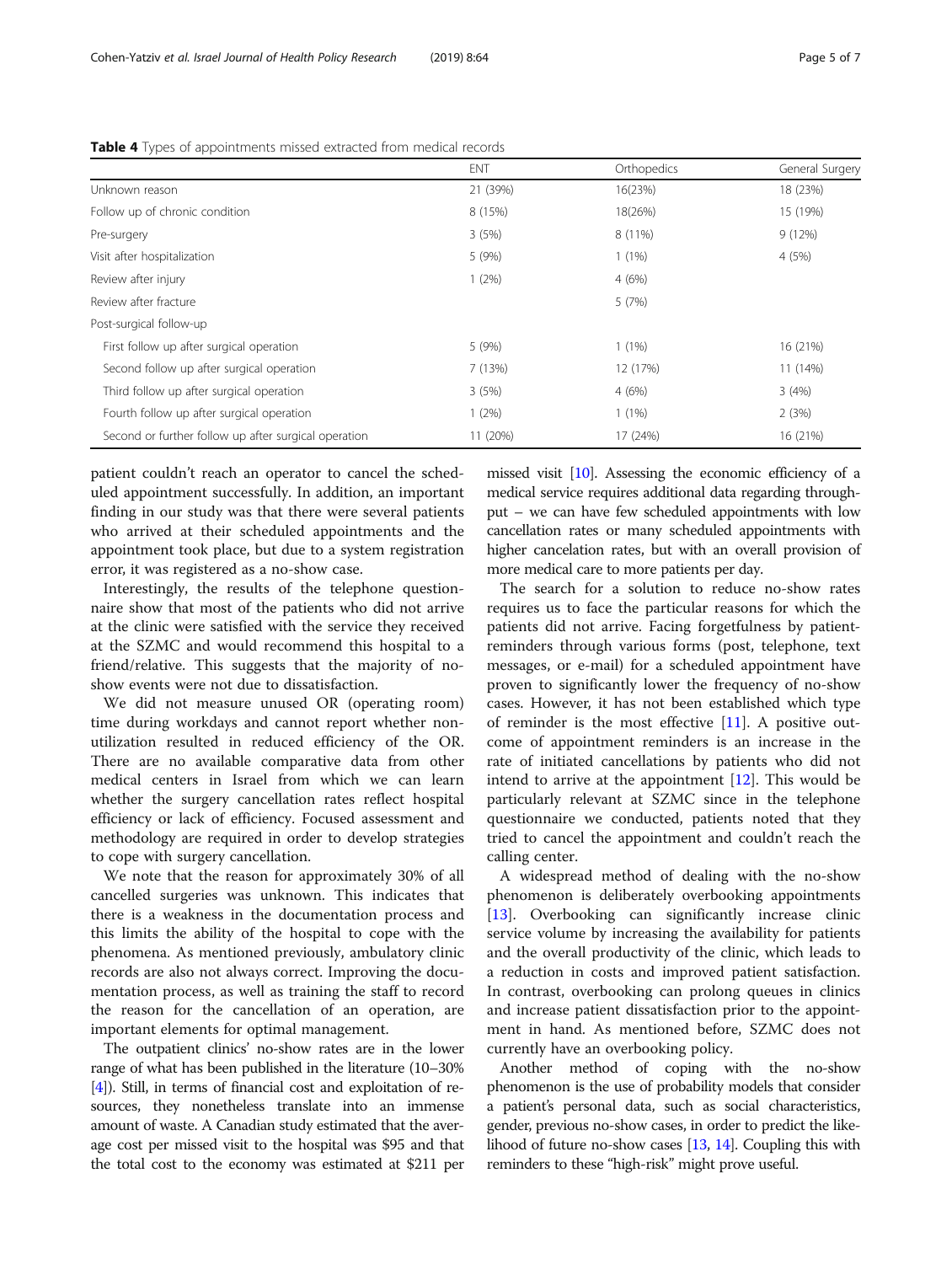One can suggest lowering the no-show rates by introducing fines or penalties when receiving treatment after not arriving for the scheduled appointment, for example transferring the patient to the end of the queue. There is limited empiric literature on no-show penalties, various ethical dilemmas, and unclear profit and productivity consequences [\[15](#page-6-0)]. Additionally, penalties are illegal in Israel because they lead to inequality in healthcare provision [[16\]](#page-6-0).

The computer information systems and staff documentation in SZMC should be improved. With valid data, the system could locate patients with higher risk factors for no-show cases, particularly those who have already had a no-show case in the past, as described by others [\[2\]](#page-6-0). This will also help lower false no-show/nonutilized appointments (appointments that were registered as no-shows but which actually took place).

An important finding in our research is that many of the appointments that did not take place were postoperative follow-up appointments (32% of all causes for no-show cases and 44% of known causes). Perhaps there is a need for a closer consideration of the importance of these appointments, particularly beyond the first postoperative follow-up. In many cases, the post-surgery follow-up appointments are crucial for monitoring clinical improvements, including wound healing, rehabilitation, and so on. However, in some cases, surgery is the definitive solution to the problem and therefore patients who no longer suffer from the original problem do not feel the need to attend the scheduled post-surgery appointment, particularly when the appointment was scheduled a long time in advance. By judiciously removing unnecessary appointments from the appointment schedule, it should be possible to significantly shorten waiting periods for patients and leave regular intervals for receiving patients after surgery who need medical treatment. We suggest that beyond the first postoperation visit – surgeons need to provide the rationale for additional visits – this would limit the frequency of appointments which are automatically proposed without attention to their necessity. However, we do not have the overall rate of such appointments in the surgical clinics, and our conclusion should be considered with that limitation in mind. Modern telemedicine tools can present alternative strategies for post-operative surveillance [\[10\]](#page-6-0).

#### Study limitations and directions for further study

This study was performed in a public health system with unique incentives and reimbursement system; therefor its conclusions should be generalized to other health systems only with a good deal of caution. Indeed, generalizations even to other Israeli hospitals should also be undertaken cautiously, as the patients at SZMC could well be different from patients at other hospitals, and hospitals may differ in how they address the issue of noshows. Unfortunately, at present we do not have comparative data from other Israeli hospitals.

We note that the data from the appointments that did take place was not examined. In future studies, this data should be compared to data from the appointments that did take place, in order to assess whether there are significant differences between patients who kept their appointments and those who did not.

A possible limitation of the study is the lack of patient no-show history and their socio-economic information. This information, along with personal characteristics such as age and gender, might help future studies identify 'risk factors' for no-show patients. Comparing these data to patients who do arrive could improve our knowledge about intervention options. However, we feel that caution should direct any implementation of institutional strategy according the personal characteristics; this could raise ethical concerns and might not be appreciated by the public.

The study period included the Israeli holiday period, in which people are probably more prone to appointment cancellations. Future studies can examine longer time periods that do not include the specific Israeli holiday period. We should also note that using only one week can be sensitive to one-time phenomena, and longer observation periods might be more informative, though not necessarily.

Lastly, regarding the telephone survey, it's important to note the low response rate and low number of participants. Also, as in all volunteer-based telephone surveys, there could be a selection bias due to personality characteristic of participants.

Based on this preliminary study, future studies could explore the possibilities of interventions in reducing noshow and surgery cancellation rate.

#### **Conclusions**

In our exploratory research, we demonstrated that the rates of operation non-utilization in ENT and Orthopedics departments in SZMC were lower than those documented in the literature, and the rates of no-show events at the ambulatory clinics are similar to rates in the lower range of rates reported in the literature.

In order to reduce no-show rates, we suggest careful consideration of the necessity of post-operative appointments, since these appointments are common among no-show events and possess the lowest risk for clinical damage.

The findings presented can help identify appointments with a higher probability of no-show, and can aid appointment management, reducing the allocation of resources to appointments with a high probability of low utility, improve the quality and performance at hospitals, and, more importantly, improve the provision of medical services and the health of our patients.